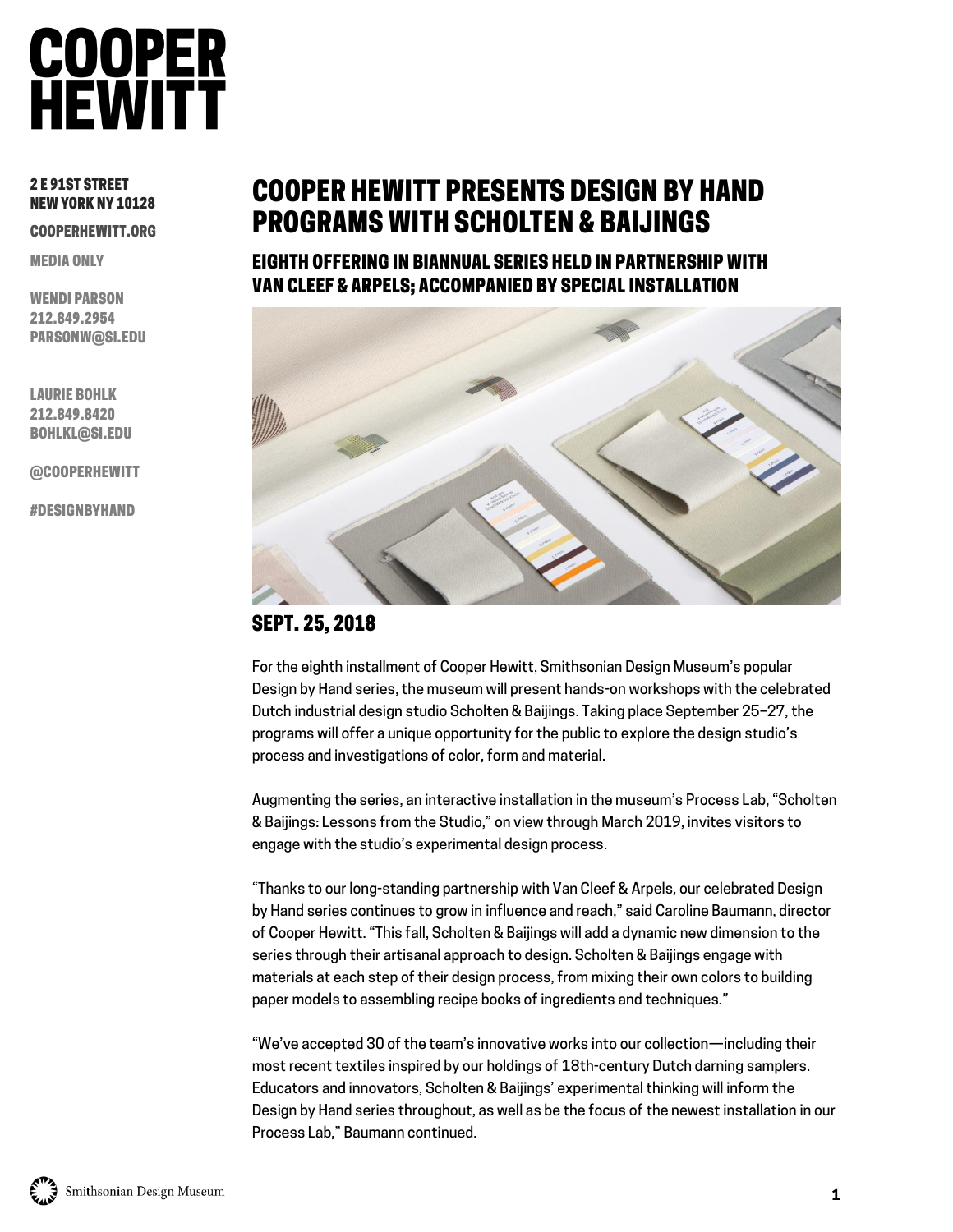"We are proud to continue our support of the Design by Hand series," said Helen King, President & C.E.O of Van Cleef & Arpels, Americas. "Our collaboration is inspired by our common mission and passion for the sharing and preservation of craftsmanship and superb design."

Design by Hand is a biannual program dedicated to the importance of craftsmanship in contemporary design. Launched in partnership with Van Cleef & Arpels in 2013, the Design by Hand series previously has featured programs with Sèvres Porcelain Manufactory (2017); Maison Lesage (2016); Estudio Campana (2016), Pixar Animations Studios (2015), Ralph Rucci (2015), Heath Ceramics (2014) and Marimekko (2013).

Design by Hand is made possible by the support of Van Cleef & Arpels.

Process Lab is made possible by major support from Alice Gottesman.

## DESIGN BY HAND EVENT INFORMATION

All programs take place at Cooper Hewitt, Smithsonian Design Museum (2 E. 91st St., New York City) and require advance registration at cooperhewitt.org/events.

### **Design Talk with Scholten & Baijings**

Tuesday, Sept. 25; 7–8:30 p.m. \$20 for general admission, \$10 for members, educators, students and seniors

Carole Baijings of Scholten & Baijings will discuss the studio's singular design philosophy and working methods informed by their research into traditional craft practices and commitment to working by hand to develop new forms and materials. The talk will be followed by a viewing of "Scholten & Baijings: Lessons from the Studio" in the Process Lab.

### **Color Workshop with Scholten & Baijings**

Wednesday, Sept. 26; 2–4 p.m. \$30 for general admission, \$20 for students and educators, \$10 for members and seniors

Scholten & Baijings will share the studio's investigations into the dynamic interaction of color through their Maharam Darning Sampler project. Participants will use various materials to explore how layering, opacity and proximity can transform relationships between colors.

### **Form Workshop with Scholten & Baijings**

Thursday, Sept. 27; 10:30 a.m. –12:30 p.m. \$30 for general admission, \$20 for students and educators, \$10 for members and seniors

In a workshop based on the studio's examination of elasticity of form in their Vegetables project, Scholten & Baijings will guide participants through a process of transforming complex forms into simple shapes.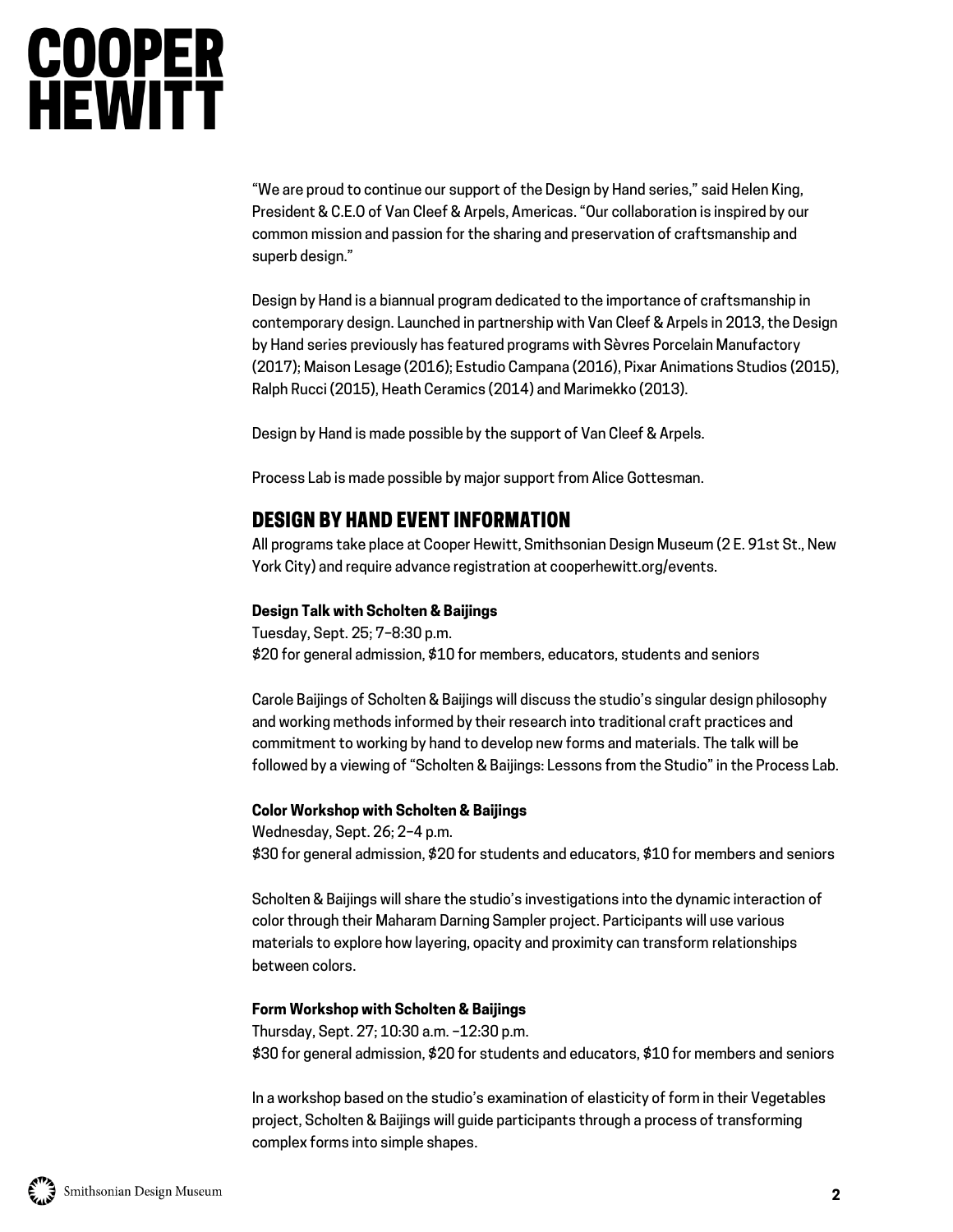### **Material and Prototype Workshop with Scholten & Baijings**

Thursday, Sept. 27; 2–4 p.m. \$30 for general admission, \$20 for students and educators, \$10 for members and seniors

Inspired by Scholten & Baijings' Paper Porcelain project, participants will create prototypes of everyday objects by taking cues from the materials' makeup. All materials will be provided. Participants are encouraged to bring their favorite cup or mug to reference during program.

## ABOUT COOPER HEWITT

Cooper Hewitt is America's design museum. Inclusive, innovative and experimental, the museum's dynamic exhibitions, education programs, master's program, publications and online resources inspire, educate and empower people through design. An integral part of the Smithsonian Institution—the world's largest museum and research complex—Cooper Hewitt is located on New York City's Museum Mile in the historic, landmark Carnegie Mansion. Steward of one of the world's most diverse and comprehensive design collections—over 210,000 objects that range from an ancient Egyptian faience cup dating to about 1100 BCE to contemporary 3D-printed objects and digital code—Cooper Hewitt welcomes everyone to discover the importance of design and its power to change the world. Cooper Hewitt knits digital into experiences to enhance ideas, extend reach beyond museum walls, and enable greater access, personalization, experimentation and connection. In 2018, the London Design Biennale awarded a medal to Cooper Hewitt for its presentation "Face Values," an immersive installation that explores the pervasive but often hidden role of facial-detection technology in contemporary society.

Cooper Hewitt is located at 2 East 91st Street at Fifth Avenue in New York City. Hours are Sunday through Friday, 10 a.m. to 6 p.m., and Saturday, 10 a.m. to 9 p.m. The Arthur Ross Terrace and Garden, accessible without an admissions ticket, opens at 8 a.m., Monday through Friday. The Tarallucci e Vino café is open Monday through Friday, 8 a.m. to 6 p.m., Saturday, 10 a.m. to 7 p.m., and Sunday, 10 a.m. to 6 p.m. The museum is closed on Thanksgiving Day and Christmas Day. Public transit routes include the Lexington Avenue 4, 5 and 6 subways (86th or 96th Street stations), the Second Avenue Q subway (96th Street station), and the Fifth and Madison Avenue buses. Adult admission, \$16 in advance via tickets.cooperhewitt.org, \$18 at door; seniors, \$10 in advance via tickets.cooperhewitt.org, \$12 at door; students, \$7 in advance via tickets.cooperhewitt.org, \$9 at door. Cooper Hewitt members and children younger than age 18 are admitted free. Pay What You Wish every Saturday, 6 to 9 p.m. The museum is fully accessible.

For further information, call (212) 849-8400, visit Cooper Hewitt's website at www.cooperhewitt.org and follow the museum on www.twitter.com/cooperhewitt, www.facebook.com/cooperhewitt and www.instagram.com/cooperhewitt.